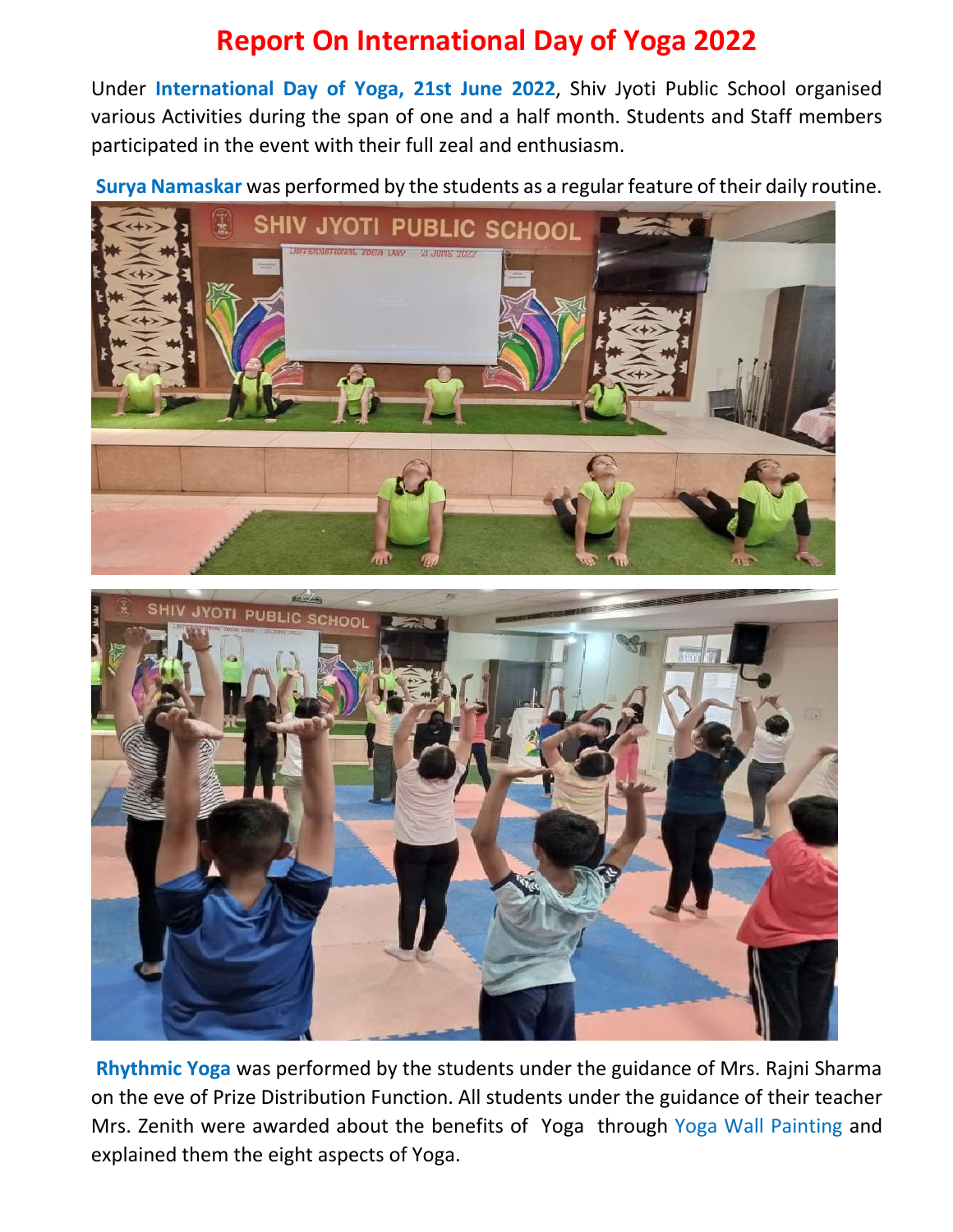Students even participated in **Inter School Yoga Competition** held at DAV School Bilga,under the ageis of Jalandhar Sahodaya. **Mass Yoga session** was also conducted and videos on Yoga were shown to the students.



On the Foundation Day of the School, students presented a song item of Yoga based on the theme **Azadi ka Amrit Mahotsav** and also made **Human Pyramids** through various Yoga postures.